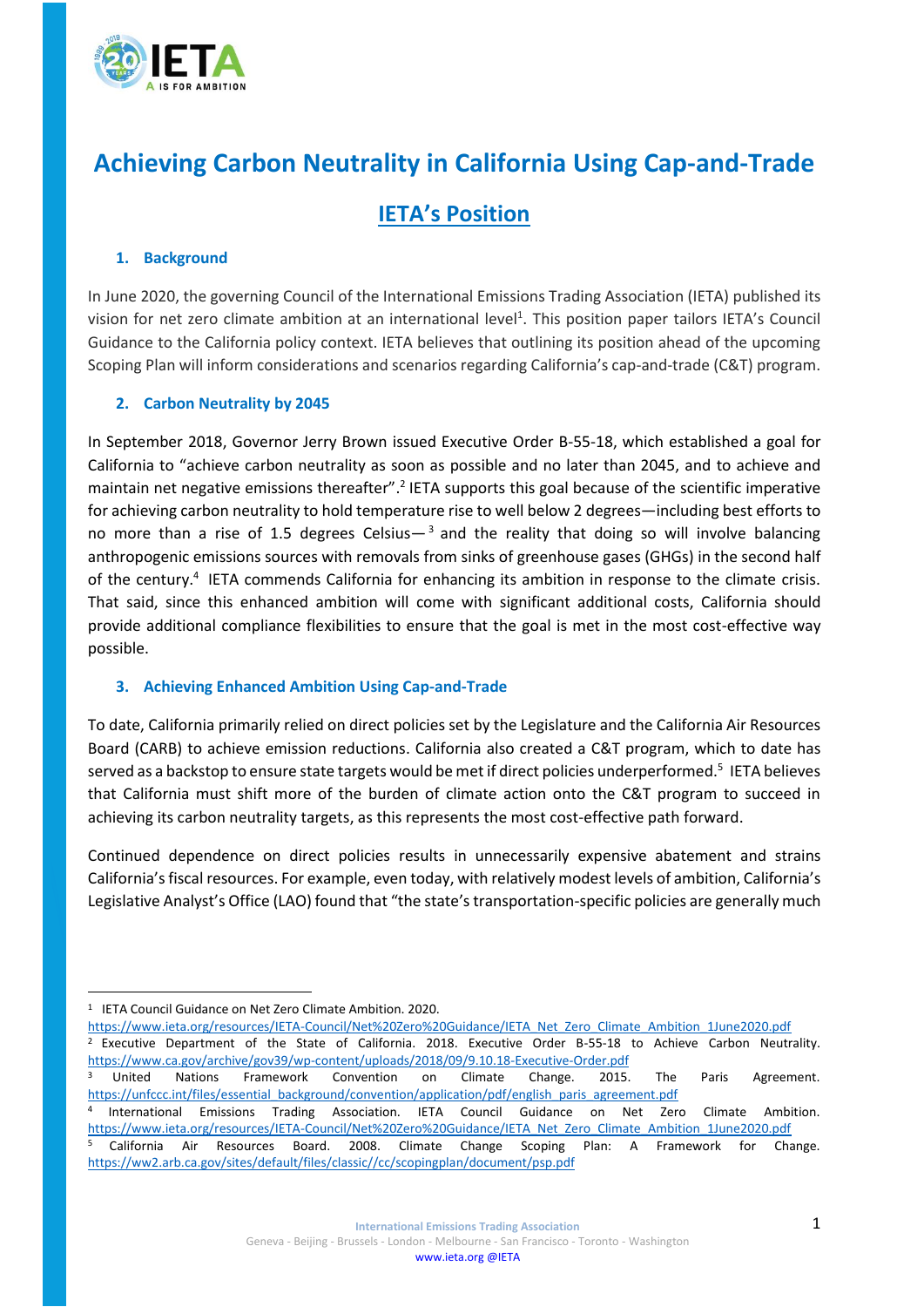

more costly ways to reduce emissions than carbon pricing policies, such as C&T".<sup>6</sup> Additionally, limiting the state's dependence on direct policies will increase market demand for allowances, thereby leading to higher auction revenues. Furthermore, certain forms of direct policies, such as subsidies, drain California's fiscal resources. These negative features of direct policies will only increase as California enhances ambition via its carbon neutrality goal.

In contrast, furthering reliance on C&T would provide a promising path to carbon neutrality. An extended and updated C&T program that accounts for negative GHG emissions and a net zero goal would align incentives for reductions, removals, and sequestration and therefore minimize abatement costs. Moreover, instead of adding cost to the state budget, the C&T program could raise significant new revenue for climate protection. To date, the C&T program has raised over 13 billion dollars through auctioning of allowances,<sup>7</sup> which California then invests in projects that provide substantial economic and environmental benefits, particularly to disadvantaged and low-income communities.<sup>8</sup>

IETA proposes that California extend its C&T program and establish caps that decline to net zero by 2045. These caps should specifically provide for a way to account for negative emission technologies (NETs) and approaches, which the United Nation's Intergovernmental Panel on Climate Change (IPCC) finds are essential to achieving carbon neutrality. Specifically, all climate models employed by the IPCC agree that carbon neutrality by 2050 cannot be achieved without large scale deployment of carbon removal technologies, such as carbon capture utilization and sequestration (CCUS). More generally, IETA recommends reducing dependence on direct policies so that the C&T program can take a central role by reducing more emissions at lower costs. It is time for the C&T program to evolve from California's backstop for direct policies to California's workhorse for achieving carbon neutrality.

#### **4. Ensuring Flexibility Within Cap-and-Trade**

Enhanced ambition requires assurances on compliance flexibilities. In the context of C&T, compliance flexibilities are typically defined as geographical or temporal in nature, the former including linkage and the latter including banking. That said, even before discussing compliance flexibilities, IETA must address a concern it has pertaining to CARB's emphasis on direct reductions for achieving carbon neutrality.

#### **a. Using Net Emissions Through Removals and Sequestration**

The cost of direct reductions will increase dramatically as abatement efforts expand. In this case, using NETs—including carbon offsets, through removals and sequestration— could provide more cost-effective abatement. For example, all scenarios in the recent E3 report, "Achieving Carbon Neutrality in California" contained at least some degree of carbon dioxide removal in order to achieve carbon neutrality.<sup>9</sup> However, in recent workshops, CARB has emphasized a strategy to "strive for zero emission from all sources". <sup>10</sup> From

<sup>6</sup> Legislative Analyst's Office. 2018. Assessing California's Climate Policies—Transportation.

<https://lao.ca.gov/reports/2018/3912/climate-policies-transportation-122118.pdf>

<sup>7</sup> California Air Resources Board. 2020. California Cap-and-Trade Program: Summary of Proceeds to California and Consigning Entities.

<sup>8</sup> ClimateXChange. 2020. Cap-and-Trade in California: Health and Climate Benefits Greatly Outweigh Costs. [https://climate](https://climate-xchange.org/wp-content/uploads/2018/08/California_Cap_and_Trade-3-13-2020-spreads.pdf)[xchange.org/wp-content/uploads/2018/08/California\\_Cap\\_and\\_Trade-3-13-2020-spreads.pdf](https://climate-xchange.org/wp-content/uploads/2018/08/California_Cap_and_Trade-3-13-2020-spreads.pdf)

<sup>9</sup> E3. Achieving Carbon Neutrality in California: Draft Report. [https://ww2.arb.ca.gov/sites/default/files/2020-](https://ww2.arb.ca.gov/sites/default/files/2020-08/e3_cn_report_aug2020.pdf) [08/e3\\_cn\\_report\\_aug2020.pdf](https://ww2.arb.ca.gov/sites/default/files/2020-08/e3_cn_report_aug2020.pdf)

<sup>&</sup>lt;sup>10</sup> California Air Resources Board. Achieving Carbon Neutrality in California: A Report by E3. [https://ww2.arb.ca.gov/sites/default/files/2020-08/carb\\_cn\\_report\\_aug2020.pdf](https://ww2.arb.ca.gov/sites/default/files/2020-08/carb_cn_report_aug2020.pdf)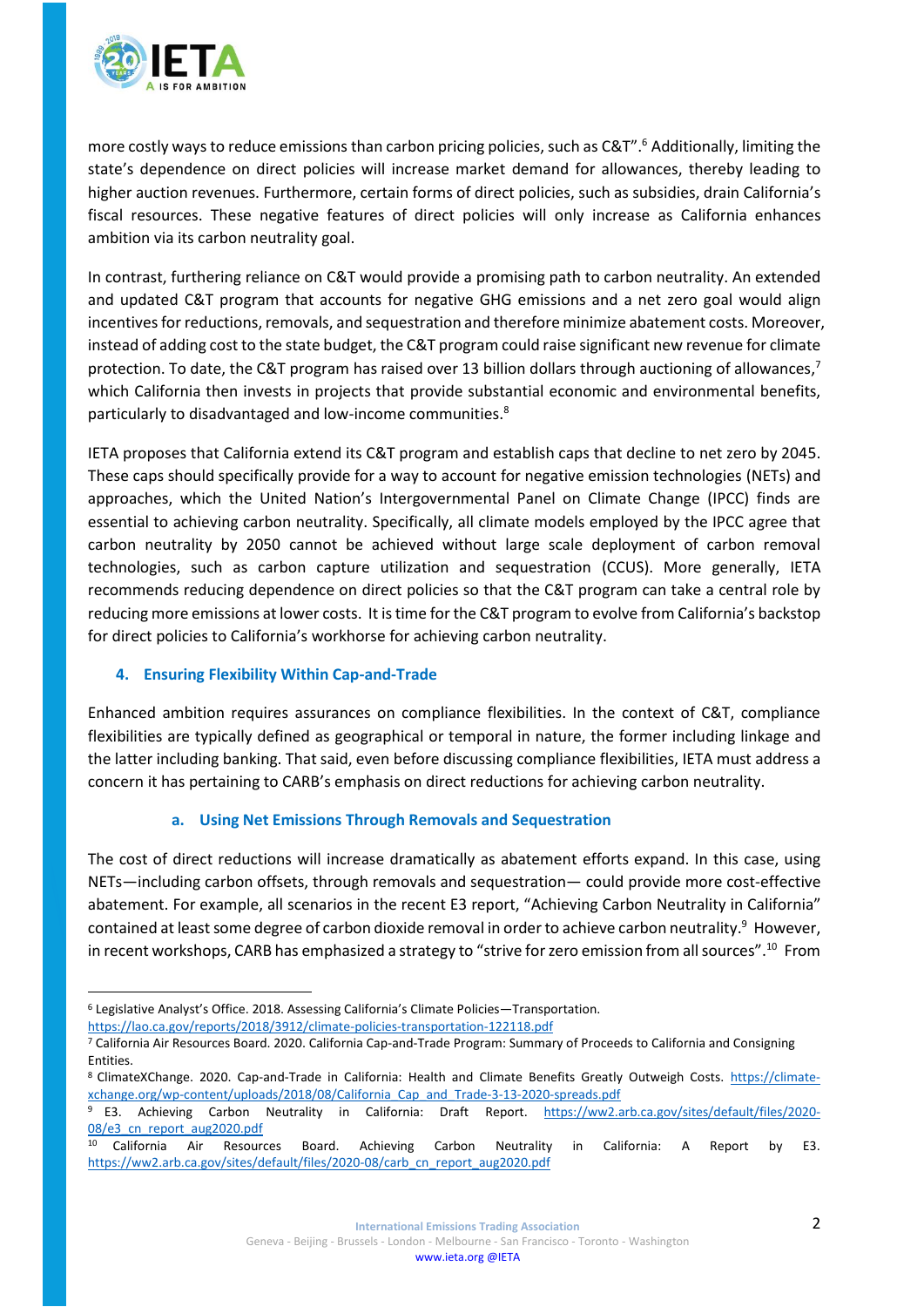

a climatic perspective, there is no difference between direct reductions or negative emissions, and CARB's carbon neutrality strategy should reflect this. IETA believes more emphasis should be placed on NETs.

Embracing NETs will provide an opportunity for California to lead globally. As per leading IPCC scientists, scaled deployment of CCUS and other NETs are required to achieve carbon neutrality by 2050 at substantially lower societal cost. California has a chance to be a global leader in advancing NET technologies for global deployment while driving and enabling more innovative and larger net reduction approaches.

#### **b. Enhancing Geographic Flexibilities**

Climate change cannot be solved by California alone. The most efficient way to deliver the goals of the Paris Climate Agreement is for governments around the world to work toward a series of C&T linkages and harmonizations that eventuate in a global carbon pricing system. This would lead to potential cost reductions of about \$250 billion per year globally by 2030, according to a recent study performed by the University of Maryland. If these savings were invested in enhanced ambition, then international trading has the capacity to facilitate additional abatement under the Paris Agreement by 50% or ~5 GtCO2 per year in 2030.<sup>11</sup> If international cooperation on natural climate solutions (NCS) is widely deployed, the additional mitigation could grow to 9 GtCO2 per year.<sup>12</sup> Instead of acting alone, trading between jurisdictions can enable and galvanize global community action to get farther and faster towards "net zero" together.

California's linkage with Quebec in 2014 showed a first step toward international cooperation. Yet the vision of a broad and unified Western Climate Initiative has yet to materialize. This linkage with Quebec remains strong after California won a recent legal battle when the Eastern District Court ruled that the state's linkage was constitutional. IETA intervened on the state's behalf, making the business case for maintaining the linkage. Building on this legal victory, IETA encourages CARB to pursue additional linkages acrossthe hemisphere, including Oregon and Washington. Conversations regarding linkage with these two states should be streamlined and California should require alignment in design only for few features that are critical for market functioning, as outlined, for example, by Table 2 of Burtraw et al. (2013).<sup>13</sup>

Geographic flexibility also pertains to offsets. In this regard, IETA commends CARB on their leadership on the Tropical Forest Standard. However, other restrictions on offsets should be reconsidered because of California's carbon neutrality goal. For example, quantitative usage limits should be updated and increased to "maximize sequestration".<sup>14</sup> As another example, direct environmental benefits may need to be streamlined or revised.

<https://media.rff.org/documents/RFF-DP-13-04.pdf>

<sup>11</sup> IETA & CPLC. 2019.The Economic Potential of Article 6 of the Paris Agreement and Implementation Challenges: [https://www.ieta.org/resources/International\\_WG/Article6/CLPC\\_A6%20report\\_no%20crops.pdf.](https://www.ieta.org/resources/International_WG/Article6/CLPC_A6%20report_no%20crops.pdf) 

<sup>&</sup>lt;sup>12</sup> Yu, Sha and Edmonds, Jae . "The Value of Article 6 " (presentation to 19<sup>th</sup> Annual IEA-IETA-EPRI Workshop on Greenhouse Gas Emissions Trading, 2 October 2019)

<https://iea.blob.core.windows.net/assets/imports/events/20/19thIEAIETAEPRIGHGTradingWorkshopSha.pdf>

<sup>13</sup> Burtraw, Dallas, Palmer, Karen, Munnings, Clayton, Weber, Paige and Matt Woerman. Linking by Degrees: Incremental Alignment of Cap-and-Trade Markets. Resources for the Future DP 13-04.

<sup>&</sup>lt;sup>14</sup> California Air Resources Board. Achieving Carbon Neutrality in California: A Report by E3. [https://ww2.arb.ca.gov/sites/default/files/2020-08/carb\\_cn\\_report\\_aug2020.pdf](https://ww2.arb.ca.gov/sites/default/files/2020-08/carb_cn_report_aug2020.pdf)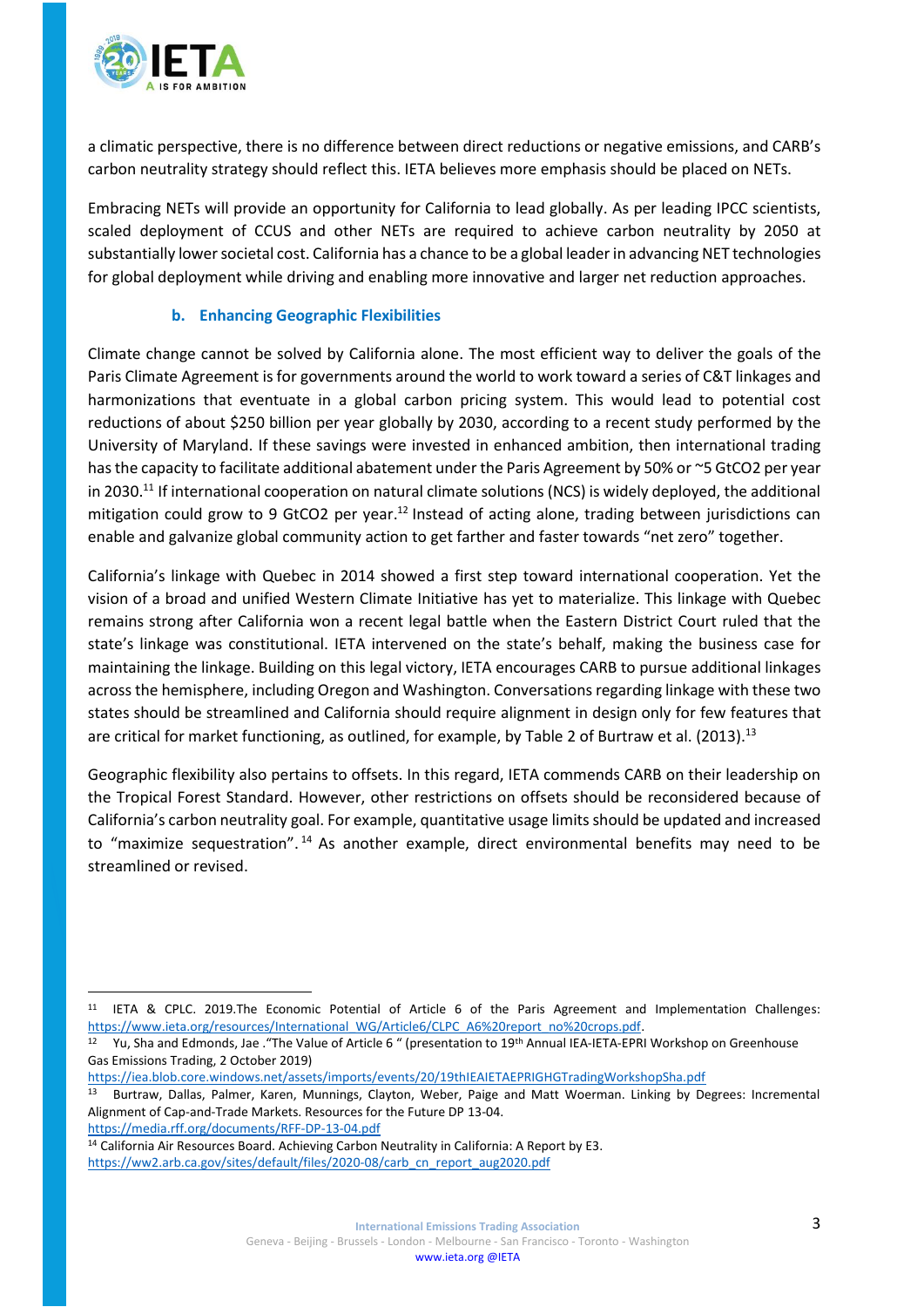

#### **c. Maintaining Temporal Flexibilities**

Banking is a critical element of every successful C&T program. Importantly, banking rewards companies that take early action and allows for intertemporal cost minimization. One potential implication of banking is that annual emissions may not be below annual targets in any particular year if cumulative emissions reductions are achieved early. This possibility, regardless of how unlikely it is, has drawn attention from C&T opponents. IETA recommends CARB consider either implementing an accounting framework and/or work in conjunction with the Legislature to change the format of targets from annual to cumulative to align allowance banking with state climate goals.

Another potential implication of banking is lower allowance prices, which have inappropriately drawn the ire of C&T opponents. Low allowance prices simply reveal that California's entire policy mix is generally on track to meeting their targets, and perhaps that direct regulations are crowding out abatement that C&T would have otherwise achieved more cost-effectively. Moreover, low prices can yield substantial abatement, as argued by a recent study finding that the European Union Emissions Trading System reduced emission nearly 4 percent between 2008 and 2016 despite relatively low allowance prices.<sup>15</sup>

### **5. Opportunities Beyond Cap and Trade**

There are many opportunities outside of the C&T program to leverage market-based incentives for emissions reductions. The California Environmental Quality Act (CEQA) requires certain large projects to provide mitigation for their GHG emissions. In some localities, carbon offsets are permitted to be used to achieve this mitigation, particularly voluntary offsets originating from inside and outside of California. The use of voluntary offsets under CEQA are important for stimulating offset demand in the short-term, which would invite a long-term supply side response that would ensure a healthy supply of carbon offsets over the coming decades.

#### **6. Leadership Through Successful Abatement**

One of California's main goals is to continue to be a leader in climate policy and to export its policies around the world. If California hopes to meet these goals and achieve carbon neutrality on time, it is critical that it does so at the least cost and impact to its citizens. If further compliance flexibilities are not added in response to enhanced ambition, California takes unnecessary risks with the economy and could become a cautionary tale of decarbonization.

There are established and effective methodologies for quantifying reductions, removals, and sequestration of GHGs that can be employed to minimize costs and maximize environmental integrity. An extended and updated C&T program would serve as the perfect vehicle for achieving carbon neutrality effectively and efficiently. Therefore, it is the ideal instrument for California to rely on to maintain its climate leadership through mid-century and beyond.

<sup>&</sup>lt;sup>15</sup> Bayer, Patrick and Michael Aklin. 2020. The European Union Emissions Trading System Reduced CO<sub>2</sub> Emissions Despite Low Prices. PNAS: 117(16): 8804-8812.